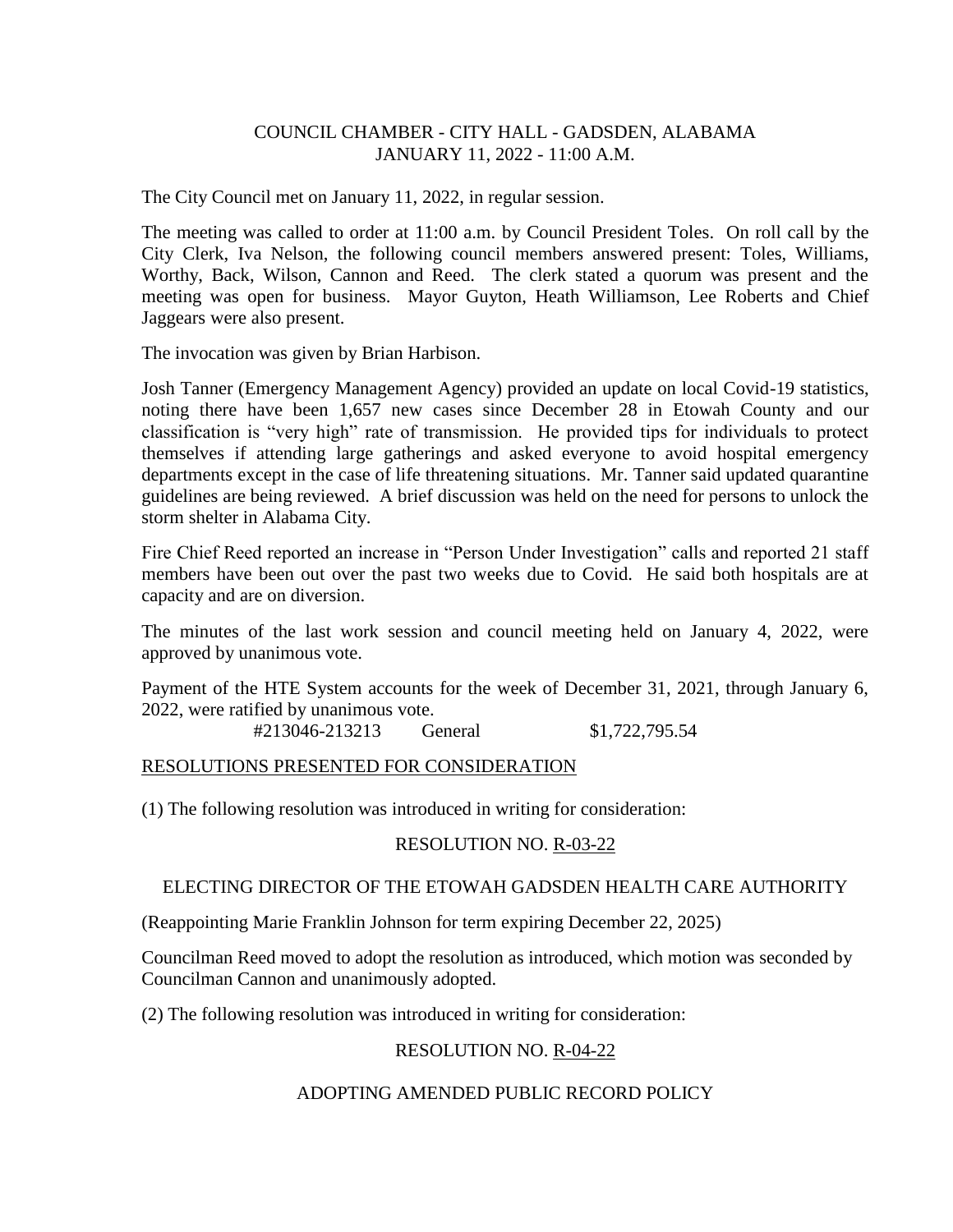(Adopting Amended Public Record Policy - Increasing fees for copies from \$.25 per page to \$1.00 per page - Increasing fee for research, compilation of data, etc. from \$10.00 per hour to \$25.00 per hour - Establishing \$15.00 fee for records provided on electronic media - Establishing \$15.00 fee for municipal assessment letters, environmental assessments, etc. - Note: Original policy was approved by Resolution No. R-275-06)

Councilman Back moved to adopt the resolution as introduced, which motion was seconded by Councilman Cannon and unanimously adopted.

(3) The following resolution was introduced in writing for consideration:

## RESOLUTION NO. R-05-22

# AUTHORIZING AGREEMENT WITH CDG ENGINEERS & ASSOCIATES, INC.

(Authorizing Agreement - CDG Engineers & Associates, Inc. - \$134,000.00 - To provide complete drainage study through the South Gadsden Area, from South 11<sup>th</sup> Street to Hickory Street)

Councilman Williams moved to adopt the resolution as introduced, which motion was seconded by Councilman Cannon and unanimously adopted.

(4) The following resolution was introduced in writing for consideration:

# RESOLUTION NO. R-06-22

## AUTHORIZING AGREEMENT WITH S&ME, INC.

(Authorizing Agreement - S&ME, Inc. - \$36,100.00 - To provide complete drainage study along Greenwood Avenue/Arrowhead Drive/Paden Road area)

Councilman Cannon moved to adopt the resolution as introduced, which motion was seconded by Councilman Williams and unanimously adopted.

(5) The following resolution was introduced in writing for consideration:

## RESOLUTION NO. R-07-22

## AUTHORIZING AGREEMENT WITH S&ME, INC.

(Authorizing Agreement - S&ME, Inc. - \$33,100.00 - To provide complete drainage study in North Gadsden Park/Goldenrod Avenue/Presley Avenue area)

Councilman Williams moved to adopt the resolution as introduced, which motion was seconded by Councilman Back and unanimously adopted.

## MAYOR AND COUNCIL REMARKS

Councilman Williams challenged everyone to begin 2022 with "paying it forward" to those around us who have needs.